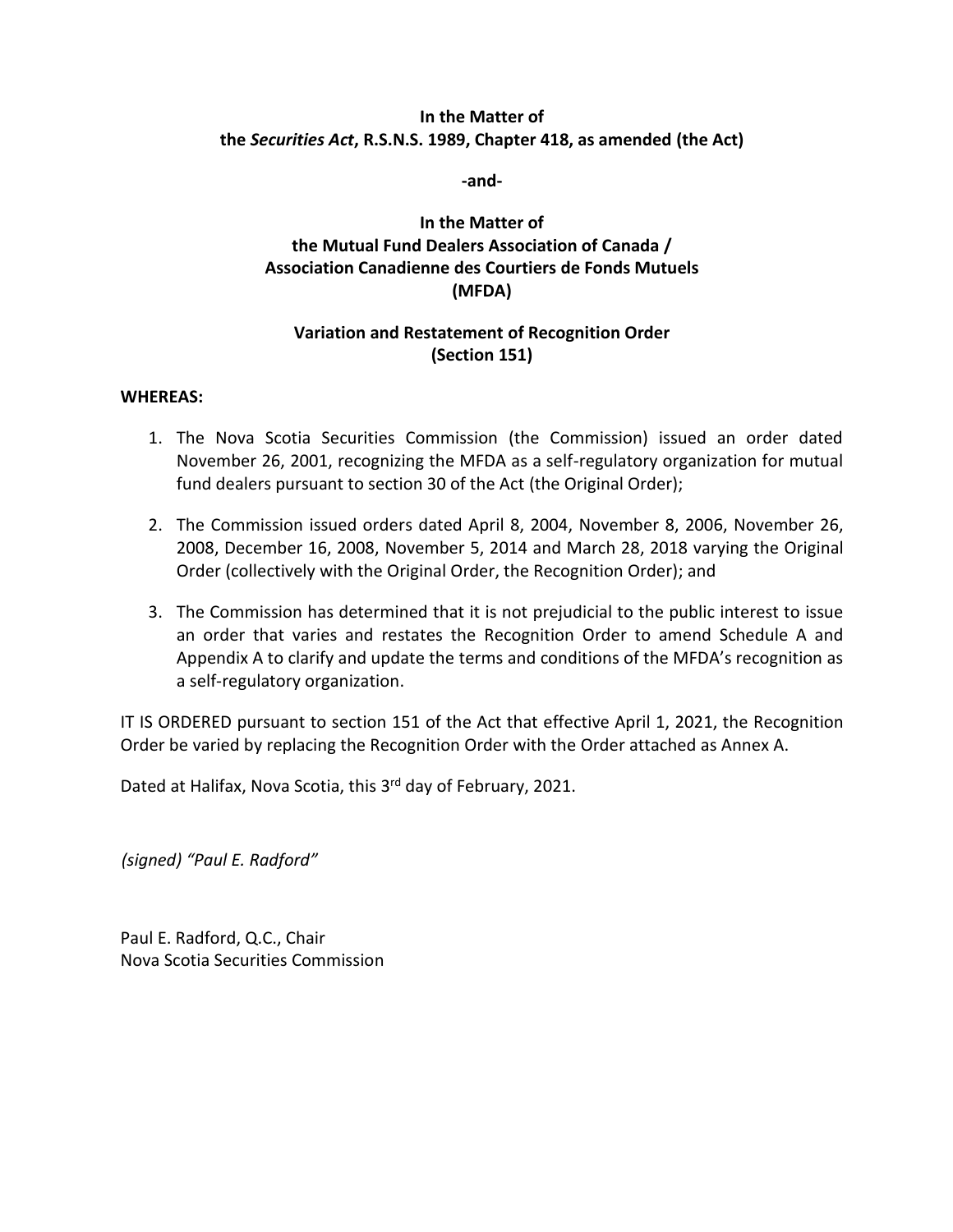#### **ANNEX A**

## **In the Matter of the** *Securities Act***, R.S.N.S. 1989, Chapter 418, as amended (the Act)**

**-and-**

# **In the Matter of the Mutual Fund Dealers Association of Canada / Association Canadienne des Courtiers de Fonds Mutuels (MFDA)**

## **Order (Section 30)**

#### **Background**

- 1. The Nova Scotia Securities Commission (the Commission) recognized the Mutual Fund Dealers Association of Canada (the MFDA) under section 30 of the Act as a self-regulatory organization for mutual fund dealers on November 26, 2001, subject to certain terms and conditions. The Commission continued its recognition of the MFDA in an amended and restated order on April 8, 2004, subject to certain terms and conditions set out in Schedule A of that order (the Original Order). The Commission varied the Original Order on November 8, 2006, November 26, 2008, December 16, 2008, November 5, 2014 and March 28, 2018 (collectively with the Original Order, the Recognition Order).
- 2. The MFDA has been recognized by the British Columbia Securities Commission, Alberta Securities Commission, Financial and Consumer Affairs Authority of Saskatchewan, Manitoba Securities Commission, Ontario Securities Commission, Financial and Consumer Services Commission of New Brunswick, and Government of Prince Edward Island Superintendent of Securities (together with the Commission, Recognizing Regulators) as a self-regulatory organization or self-regulatory body under applicable legislation.
- 3. The Recognizing Regulators have entered into a Memorandum of Understanding regarding oversight of the MFDA effective April 1, 2021 (MOU), including the Joint Rule Review Protocol (JRRP) established for review and approval of, or non-objection to, Rule Changes (as defined in the MOU) of the MFDA.
- 4. The MFDA will continue to regulate, in accordance with its by-laws, rules, regulations, policies, forms, and other similar instruments (collectively, Rules), the operations and the standards of practice and business conduct of its members and their Approved Persons (as defined under its Rules) and has agreed to the terms and conditions set out in Schedule A.
- 5. The Commission is satisfied that MFDA recognition continues to be in the public interest.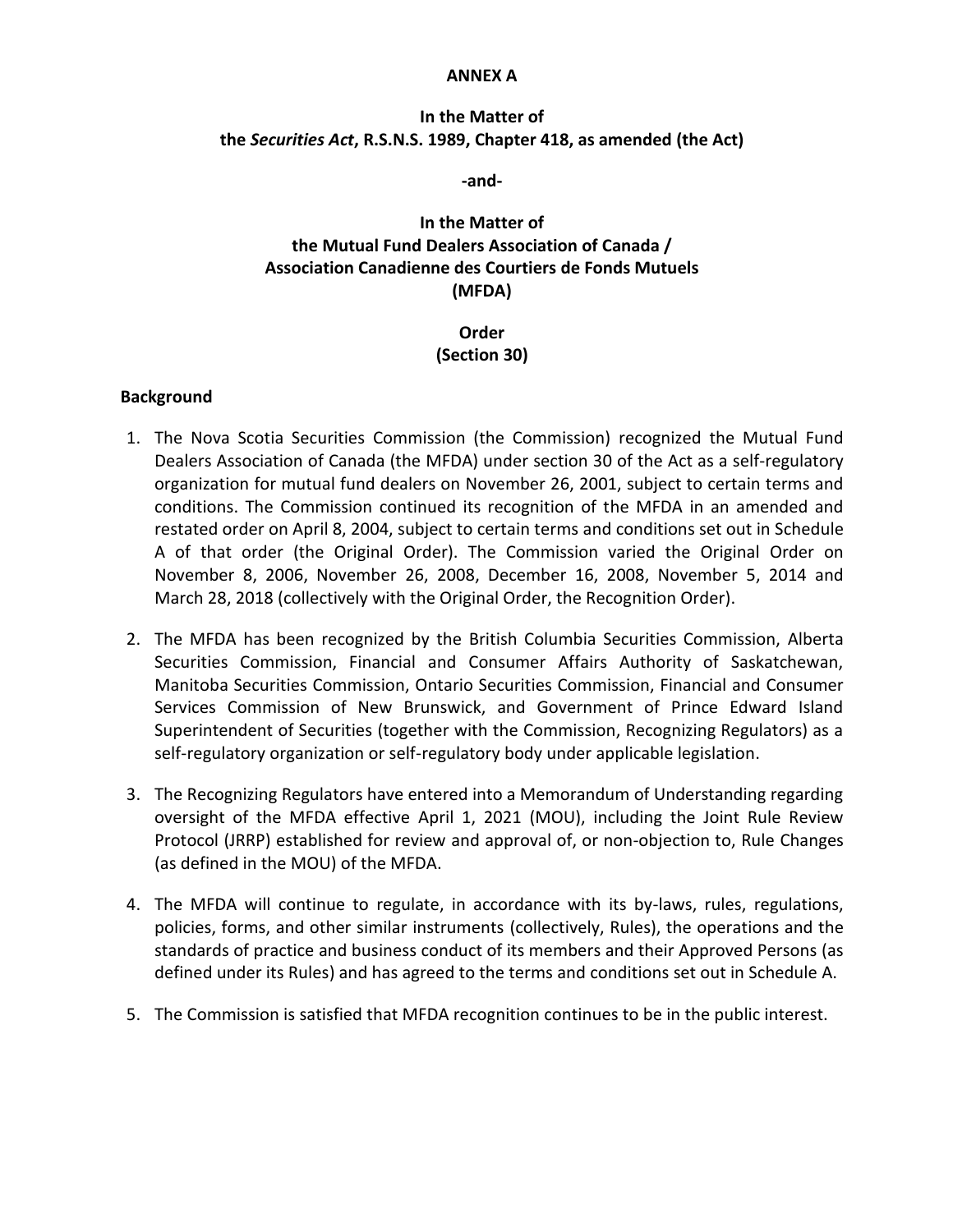IT IS ORDERED that the Commission continues its recognition of the MFDA under section 30 of the Act as a self-regulatory organization for mutual fund dealers, on the terms and conditions set out in Schedule A to this Order and the applicable provisions of the MOU, as amended from time to time.

Effective April 1, 2021.

*(signed) "Paul E. Radford"*

Paul E. Radford, Q.C., Chair Nova Scotia Securities Commission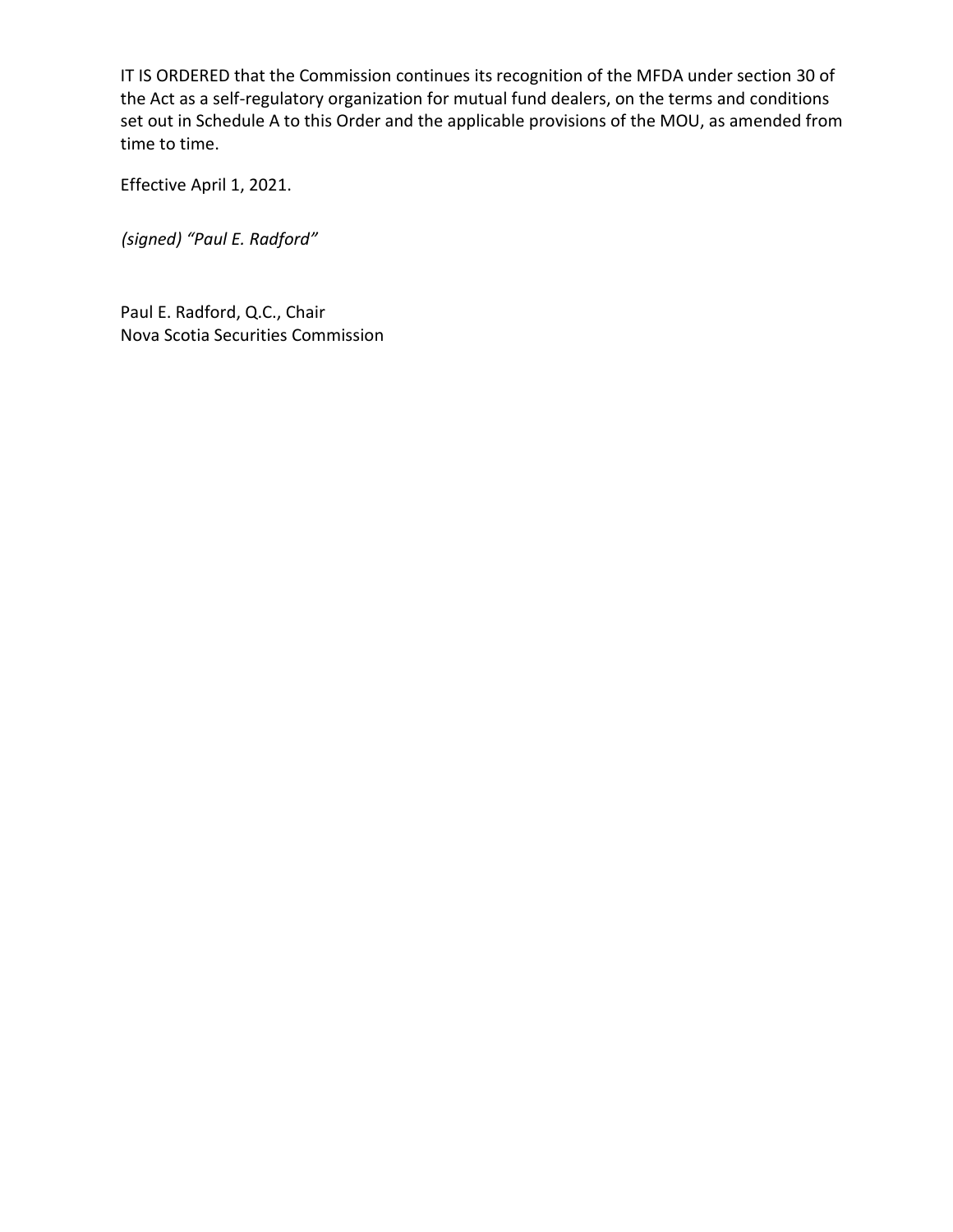#### **SCHEDULE A**

# **TERMS AND CONDITIONS OF RECOGNITION OF THE MUTUAL FUND DEALERS ASSOCIATION OF CANADA AS A SELF-REGULATORY ORGANIZATION FOR MUTUAL FUND DEALERS**

#### **1. Definitions**

For the purposes of this Schedule:

"Approved Person" has the same meaning as that under the MFDA rules, as amended by the MFDA and approved by the Commission from time to time;

"member" means a member of the MFDA;

"MFDA IPC" means MFDA Investor Protection Corporation;

"rules" means the by-laws, rules, regulations, policies, forms, and other similar instruments of the MFDA; and

"securities legislation" has the same meaning as that defined in National Instrument 14-101.

#### **2. Status**

The MFDA is and shall remain a not-for-profit corporation.

### **3. Corporate Governance**

- (A) The MFDA's arrangements with respect to the appointment, removal from office and functions of the persons ultimately responsible for making or enforcing the rules of the MFDA, being the Board of Directors (the "Board"), shall secure a proper balance between the interests of the different members of the MFDA in order to ensure diversity of representation on the Board. In recognition that the protection of the public interest is a primary goal of the MFDA, a reasonable number and proportion of directors on the Board and on the committees of the Board shall be and remain during their term of office Public Directors as defined in By-law No. 1 of the MFDA.
- (B) The MFDA's governance structure shall provide for:
	- (i) at least 50% of its directors, other than its President and Chief Executive Officer, shall be Public Directors;
	- (ii) the President and Chief Executive Officer of the MFDA is deemed to be neither a Public Director nor a non-Public Director;
	- (iii) appropriate representation of Public Directors on committees and bodies of the Board, in particular: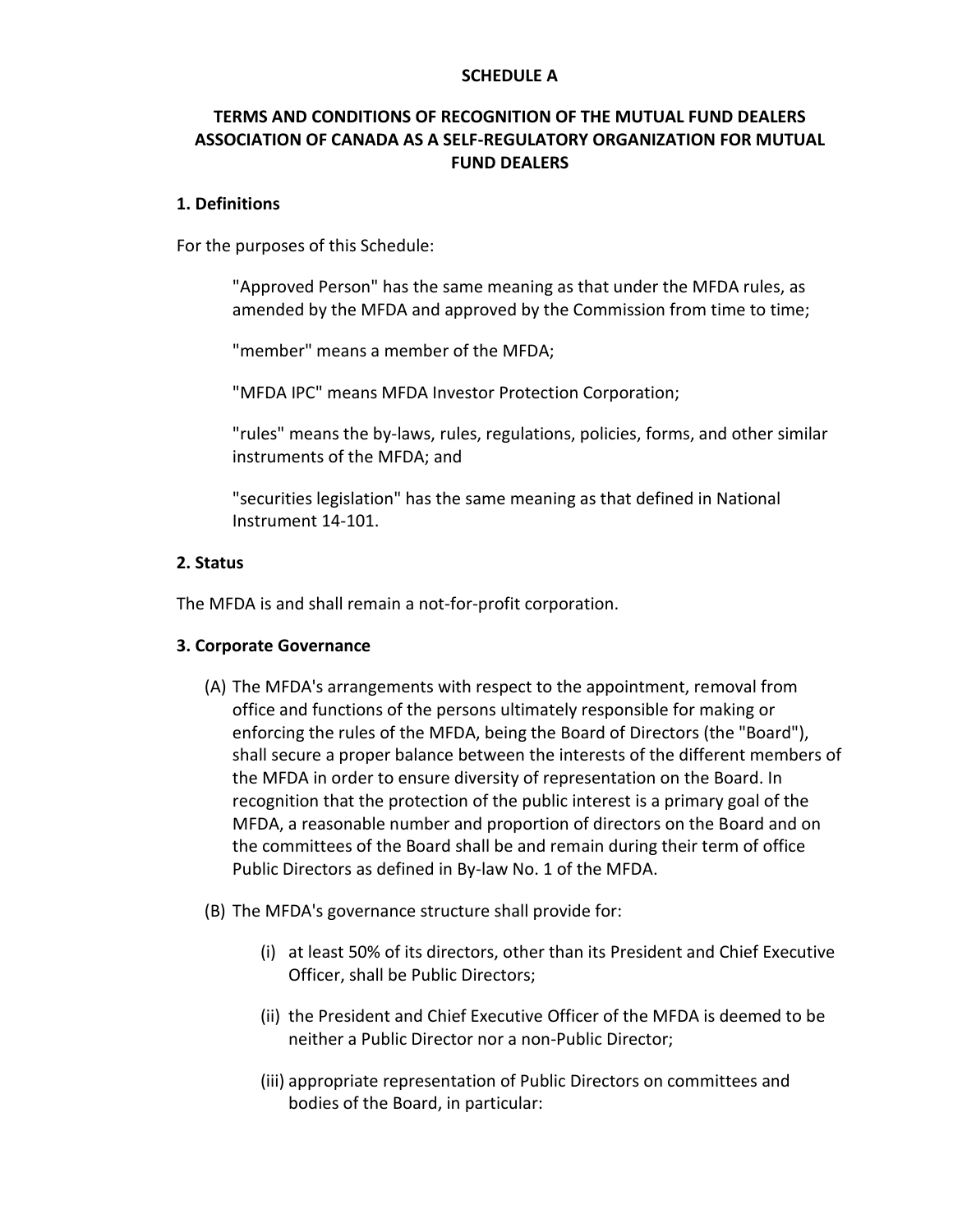- (a) at least 50% of directors on the governance committee of the Board shall be Public Directors,
- (b) a majority of directors on the audit committee of the Board shall be Public Directors,
- (c) at least 50% of directors on the executive committee of the Board, if any, shall be Public Directors,
- (d) meetings of the Board shall have a quorum requirement of a reasonable number and proportion of Public Directors and non-Public Directors, with at least two Public Directors, and
- (e) meetings of any committee or body of the Board shall have a quorum requirement of a reasonable number and proportion of Public Directors and non-Public Directors, provided that if the committee or body has Public Directors then the quorum must require at least one Public Director be present;
- (iv) the remaining number of directors serving on the Board and on the above referred to committees and bodies of the Board, shall consist of directors representing the different members of the MFDA to ensure diversity of representation on the Board in accordance with paragraph (A);
- (v) appropriate qualification, remuneration, and conflict of interest provisions and provisions with respect to the limitation of liability of and indemnification protection for directors, officers and employees of the MFDA; and
- (vi) a chief executive officer and other officers, all of whom, except for the chair of the Board, are independent of any member.

## **4. Fees**

- (A) Any and all fees imposed by the MFDA on its members shall be equitably allocated and bear a reasonable relation to the costs of regulating members, carrying out the MFDA's objects and protecting the public interest. Fees shall not have the effect of creating unreasonable barriers to membership and shall be designed to ensure that the MFDA has sufficient revenues to discharge its responsibilities.
- (B) The MFDA's process for setting fees shall be fair, transparent, and appropriate.

# **5. Compensation or Contingency Trust Funds**

The MFDA shall co-operate with and assist the MFDA IPC and any compensation funds or contingency trust funds that are from time to time considered by the Commission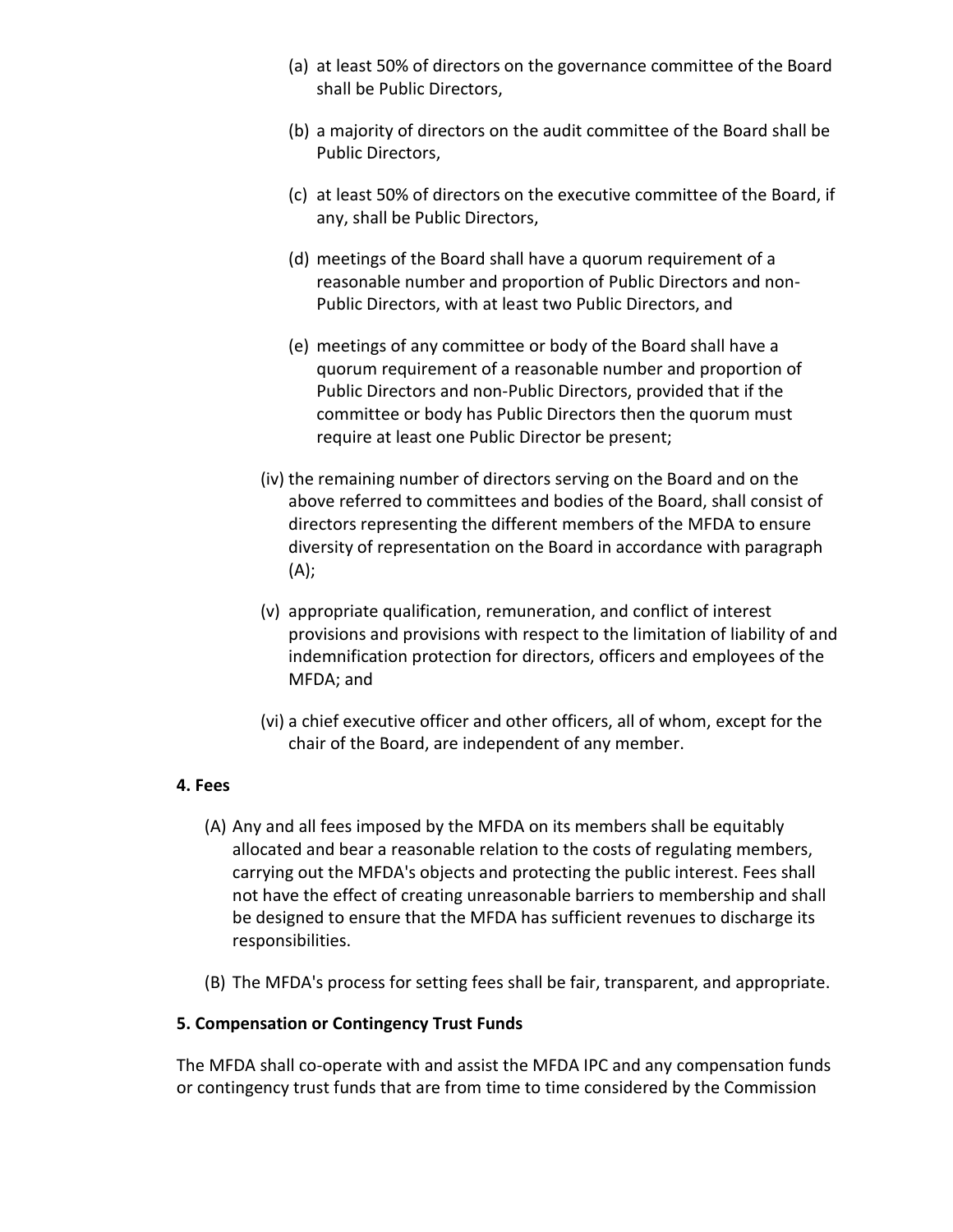under securities legislation to be compensation funds or contingency trust funds for mutual fund dealers. The MFDA shall ensure that its rules give it the power to assess members, and require members to pay such assessments, on account of assessments or levies made by or in respect of the MFDA IPC.

### **6. Membership Requirements**

- (A) The MFDA's rules shall permit all properly registered mutual fund dealers who satisfy the membership criteria to become members thereof and shall provide for the non-transferability of membership.
- (B) Without limiting the generality of the foregoing, the MFDA's rules shall provide for:
	- (i) reasonable financial and operational requirements, including minimum capital and capital adequacy, debt subordination, bonding, insurance, record-keeping, new account, knowledge of clients, suitability of trades, supervisory practices, segregation, protection of clients' funds and securities, operation of accounts, risk management, internal control and compliance (including a written compliance program), client statement, settlement, order taking, order processing, account inquiries, confirmation and back office requirements;
	- (ii) reasonable proficiency requirements (including training, education and experience) with respect to Approved Persons of members;
	- (iii) consideration of disciplinary history, including breaches of applicable securities legislation, the rules of other self-regulatory organizations or MFDA rules, prior involvement in criminal, relevant quasi-criminal, administrative or insolvency proceedings or civil proceedings involving business conduct or alleging fraudulent conduct or deceit, and prior business and other conduct generally, of applicants for membership and any partners, directors and officers, in order that membership may, where appropriate, be refused where any of the foregoing have previously engaged in improper conduct, and shall be refused where the past conduct of any of the foregoing affords reasonable grounds for belief that the applicant's business would not be conducted with integrity;
	- (iv) reasonable consideration of relationships with other members and other business activities to ensure the appropriateness thereof; and
	- (v) consideration of the ownership of applicants for membership under the criteria established in paragraph 6(E).
- (C) The MFDA shall require members to confirm to the MFDA that persons that it wishes to sponsor, employ or associate with as Approved Persons comply with applicable securities legislation and are properly registered.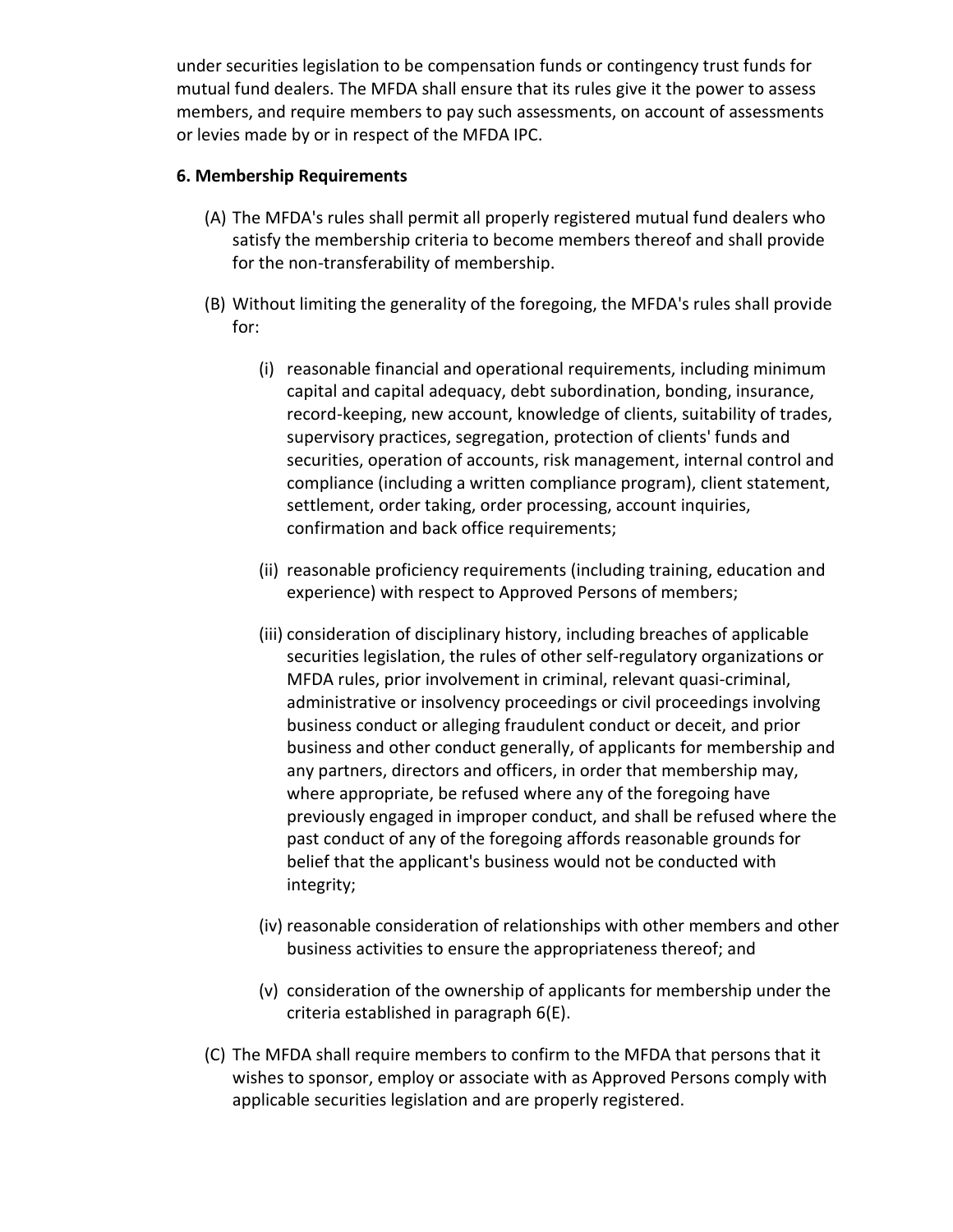- (D) The MFDA rules shall require a member to give prior notice to the MFDA before any person or company acquires a material registered or beneficial interest in securities or indebtedness of or any other ownership interest in the member, directly or indirectly, or becomes a transferee of any such interests, or before the member engages in any business combination, merger, amalgamation, redemption or repurchase of securities, dissolution or acquisition of assets. In each case there may be appropriate exceptions in the case of publicly traded securities, de minimis transactions that do not involve changes in de facto or legal control or the acquisitions of material interests or assets, and nonparticipating indebtedness.
- (E) The MFDA rules shall require approval by the MFDA in respect of all persons or companies proposing to acquire an ownership interest in a member in the circumstances outlined in paragraph 6(D) and, except as provided in paragraph 6(F), for approval of all persons or companies that satisfy criteria providing for:
	- (i) consideration of disciplinary history, including breaches of applicable securities legislation, the rules of other self-regulatory organizations or MFDA rules, involvement in criminal, relevant quasi-criminal, administrative or insolvency proceedings or civil proceedings involving business conduct or alleging fraudulent conduct or deceit, and prior business and other conduct generally; and
	- (ii) reasonable consideration of relationships with other members and involvement in other business activities to ensure the appropriateness thereof.
- (F) The MFDA rules shall give the MFDA the right to refuse approval of all persons or companies that are proposing to acquire an ownership interest in a member in the circumstances outlined in paragraph 6(D) who do not agree to:
	- (i) submit to the jurisdiction of the MFDA and comply with its rules;
	- (ii) notify the MFDA of any changes in his, her or its relationship with the member or of any involvement in criminal, relevant quasi-criminal, administrative or insolvency proceedings or in civil proceedings involving business conduct or alleging fraudulent conduct or deceit;
	- (iii) accept service by mail in addition to any other permitted methods of service;
	- (iv) authorize the MFDA to co-operate with other regulatory and selfregulatory organizations, including sharing information with these organizations; and
	- (v) provide the MFDA with such information as it may from time to time request and full access to and copies of any records.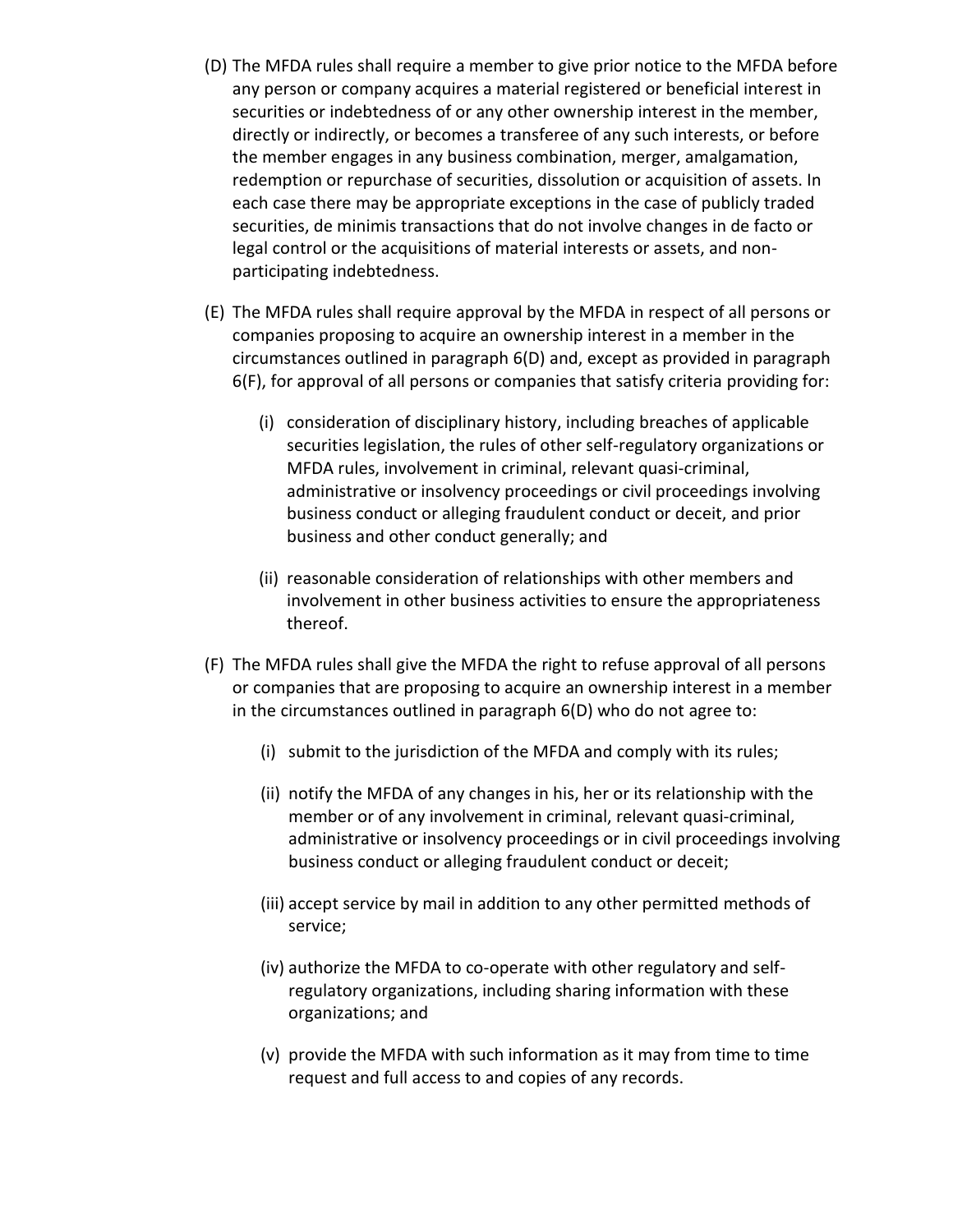### **7. Compliance by Members with MFDA Rules**

- (A) The MFDA shall enforce, as a matter of contract between itself and its members, compliance by its members and their Approved Persons with the rules of the MFDA and, to assist the Commission with carrying out its regulatory mandate, the MFDA shall cooperate with the Commission in ensuring compliance with applicable securities legislation relating to the operations, standards of practice and business conduct of members and Approved Persons, without prejudice to any action that may be taken by the Commission under securities legislation.
- (B) The MFDA shall conduct periodic reviews of its members and the members' Approved Persons to ensure compliance by its members and the members' Approved Persons with the rules of the MFDA and shall conduct such reviews at a frequency requested by the Commission or its staff. The MFDA shall also cooperate with the Commission in the conduct of reviews of its members and the members' Approved Persons as requested by the Commission or its staff, to ensure compliance by its members and their Approved Persons with applicable securities legislation.
- (C) The MFDA shall promptly advise the MFDA IPC of any actual or apparent material breach of the rules thereof of which the MFDA becomes aware.

## **8. Discipline of Members and Approved Persons**

- (A) The MFDA shall, as a matter of contract, have the right to and shall appropriately discipline its members and their Approved Persons for violations of the rules of the MFDA and, to assist the Commission with carrying out its regulatory mandate, shall cooperate with the Commission in the enforcement of applicable securities legislation relating to the operations, standards of practice and business conduct of the members and Approved Persons, without prejudice to any action that may be taken by the Commission under securities legislation.
- (B) The MFDA rules shall enable it to prevent the resignation of a member from the MFDA if the MFDA considers that any matter affecting the member or any registered or beneficial holder of a direct or indirect ownership interest in securities, indebtedness or other interests in the member, or in a person or company associated or affiliated with the member or affecting the member's Approved Persons or any of them, should be investigated or that the member or any such person, company or Approved Person should be disciplined.
- (C) The MFDA shall require its members and their Approved Persons to be subject to the MFDA's review, enforcement and disciplinary procedures.
- (D) The MFDA shall notify the public and the media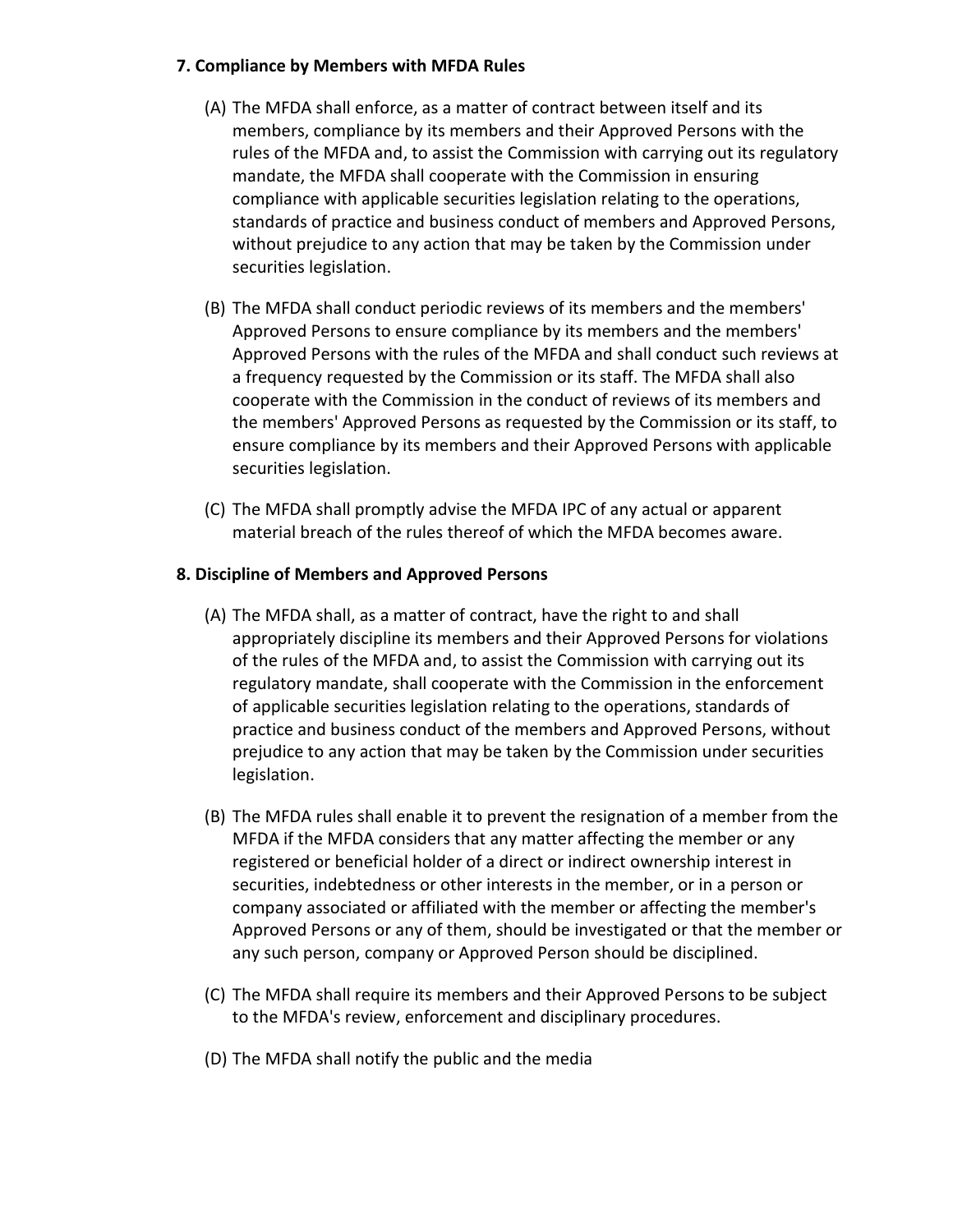- (i) of any disciplinary or settlement hearing, as soon as practicable and in any event not less than 14 days prior to the date of the hearing, and
- (ii) of the disposition of any disciplinary action or settlement, including any discipline imposed, and shall promptly make available any written decision and reasons.
- (E) Any notification required under paragraph 8 (D) shall include, in addition to any other information specified in paragraph 8 (D), the names of the member and the relevant Approved Persons together with a summary of circumstances that gave rise to the proceedings.
- (F) The MFDA shall maintain a register to be made available to the public, summarizing the information which is required to be disclosed under paragraphs 8 (D) and (E).
- (G) The MFDA shall at least annually review all material settlements involving its members or their Approved Persons and their clients with a view to determining whether any action is warranted, and the MFDA shall prohibit members and their Approved Persons from imposing confidentiality restrictions on clients visà-vis the MFDA or the Commission, whether as part of a resolution of a dispute or otherwise.
- (H) Disciplinary and settlement hearings shall be open to the public and media except where confidentiality is required for the protection of confidential matters. The criteria and any changes thereto for determining these exceptions shall be specified and submitted to the Commission for approval.

### **9. Due Process**

The MFDA shall ensure that the requirements of the MFDA relating to admission to membership, the imposition of limitations or conditions on membership, denial of membership and termination of membership are fair and reasonable, including in respect of notice, an opportunity to be heard or make representations, the keeping of a record, the giving of reasons and provision for appeals.

## **10. Use of Fines and Settlements**

All fines collected by the MFDA and all payments made under settlement agreements entered into with the MFDA may be used only as follows:

## (A) as approved by the MFDA's Board,

- (i) for funding the MFDA IPC;
- (ii) for the development of systems or other expenditures that are necessary to address emerging regulatory issues and are directly related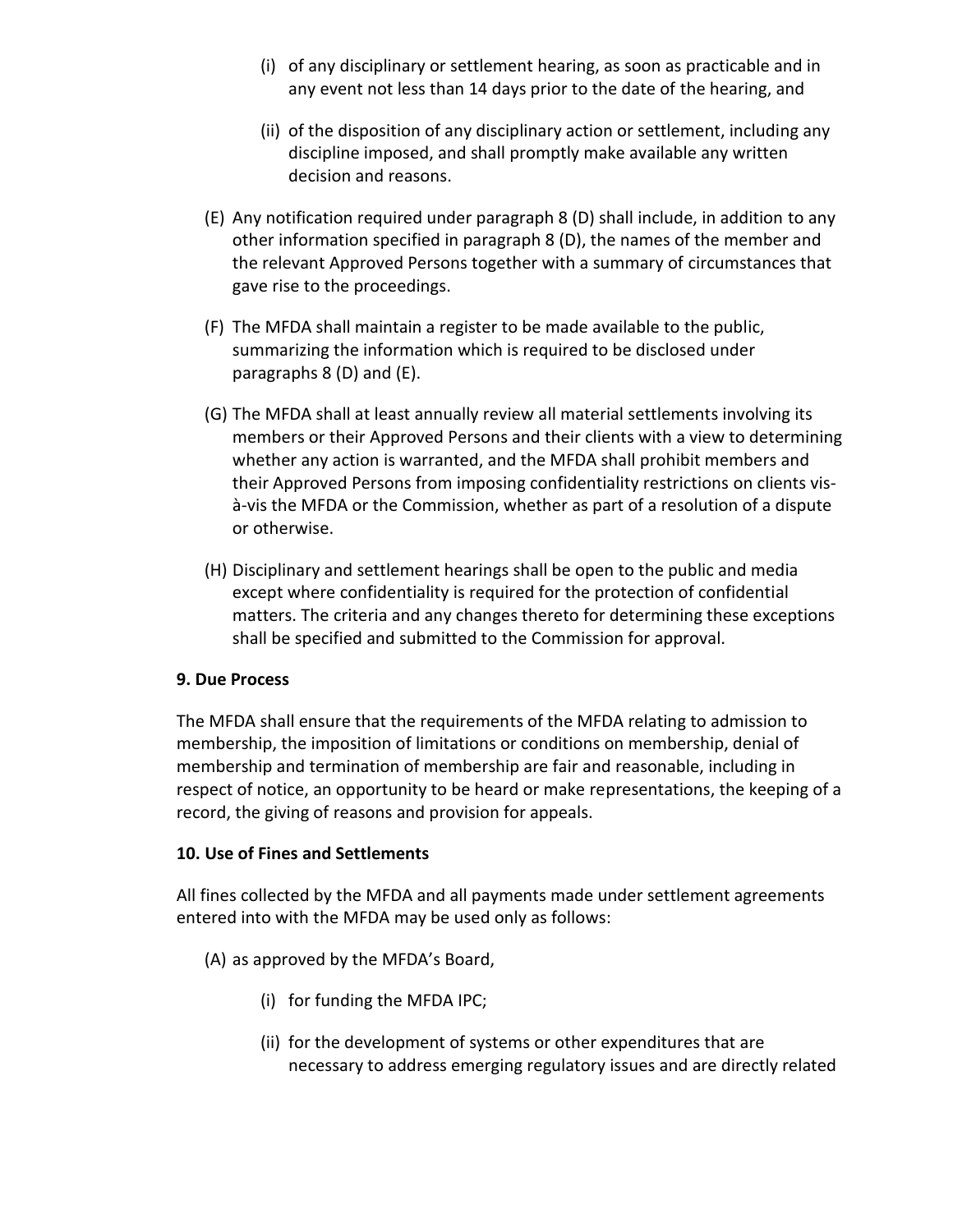to protecting investors or the integrity of the capital markets, provided that any such use does not constitute normal course operating expenses;

- (iii) for education or research projects that are directly relevant to the investment industry, are in the public interest, and which benefit the public or the capital markets;
- (iv) to contribute to a non-profit, tax-exempt organization, the purposes of which include protection of investors, or those described in paragraph (A)(iii);
- (v) for such other purposes as may be subsequently approved by the Commission; or
- (B) for reasonable costs associated with the administration of the MFDA's hearing panels.

### **11. Purpose of Rules**

- (A) The MFDA shall, subject to the terms and conditions of its recognition and the jurisdiction and oversight of the Commission in accordance with securities legislation, establish such rules as are necessary or appropriate to govern and regulate all aspects of its business and affairs and shall in so doing:
	- (i) seek to ensure compliance by members and their Approved Persons with applicable securities legislation relating to the operations, standards of practice and business conduct of the members;
	- (ii) seek to prevent fraudulent and manipulative acts and practices and to promote the protection of investors, just and equitable principles of trade and high standards of operations, business conduct and ethics;
	- (iii) seek to promote public confidence in and public understanding of the goals and activities of the MFDA and to improve the competence of members and their Approved Persons;
	- (iv) seek to standardize industry practices where appropriate for investor protection;
	- (v) seek to provide for appropriate discipline;

### and shall not:

- (vi) permit unfair discrimination among investors, mutual funds, members or others; or
- (vii) impose any barrier to competition that is not appropriate.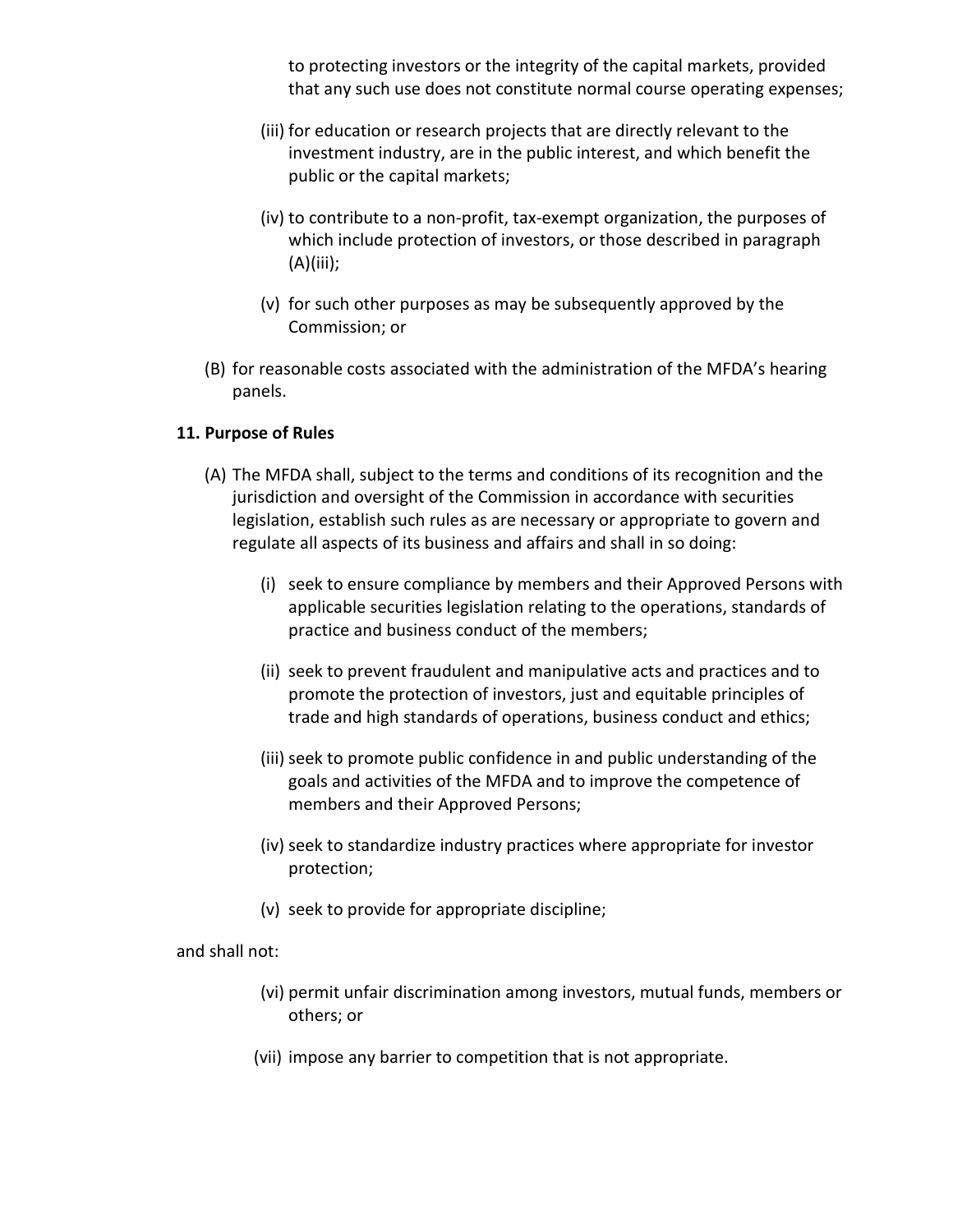(B) Unless otherwise approved by the Commission, the rules of the MFDA governing the conduct of member business regulated by the MFDA shall afford investors protection at least equivalent to that afforded by securities legislation, provided that higher standards in the public interest shall be permitted and are encouraged.

### **12. Rules and Rule-Making**

MFDA will comply with the process for filing and obtaining Commission approval for bylaws, Rules and any amendments to by-laws or Rules as outlined in the JRRP, as amended from time to time.

### **13. Operational Arrangements and Resources**

- (A) The MFDA shall have adequate arrangements and resources for the effective monitoring and enforcement of compliance with its rules. With the consent of the Commission, the arrangements for monitoring and enforcement may make provision for the following:
	- (i) one or more parts of those functions to be performed (and without affecting its responsibility) by another body or person that is able and willing to perform it; and
	- (ii) its members and their Approved Persons to be deemed to be in compliance with its rules by complying with the substantially similar rules of such other body or person.

The Commission's consent may be varied or revoked from time to time and may be subject to terms and conditions.

- (B) The MFDA shall respond promptly and effectively to public inquiries and generally shall have effective arrangements for the investigation of complaints (including anonymous complaints) against its members or their Approved Persons. With the consent of the Commission, such arrangements may make provision for one or more parts of that function to be performed on behalf of the MFDA (and without affecting its responsibility) by another body or person that is able and willing to perform it. The Commission's consent may be varied or revoked from time to time and may be subject to terms and conditions. The MFDA and any other body or person performing such function on behalf of the MFDA shall not refrain from investigating complaints due to the anonymity of the complainant where the complaint is otherwise worthy of investigation and sufficiently detailed to permit investigation.
- (C) The MFDA shall ensure that it is accessible to the public and shall designate and make available to the public the names and telephone numbers of persons to be contacted for various purposes, including making complaints and enquiries.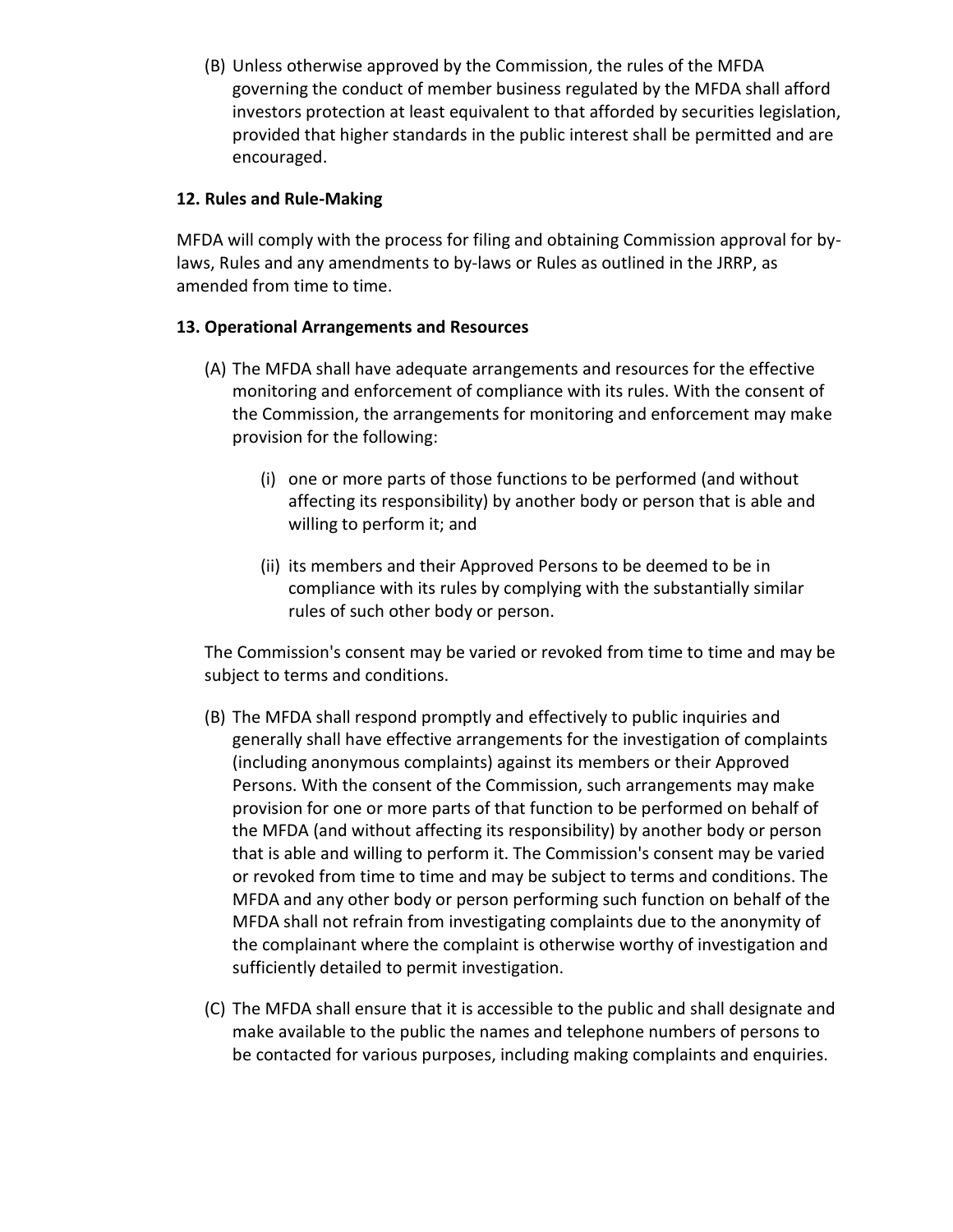- (D) The arrangements and resources referred to in paragraphs (A) and (B) above shall consist at a minimum of:
	- (i) a sufficient complement of qualified staff, including professional and other appropriately trained staff;
	- (ii) an adequate supervisory structure;
	- (iii) adequate management information systems;
	- (iv) a compliance department and an enforcement department with appropriate reporting structures directly to senior management, and with written procedures wherever practicable;
	- (v) procedures and structures that minimize or eliminate conflicts of interest within the MFDA;
	- (vi) inquiry and complaint procedures and a public information facility, including with respect to the discipline history of members and their Approved Persons;
	- (vii) guidelines regarding appropriate disciplinary sanctions; and
	- (viii) the capacity and expertise to hold disciplinary hearings (including regarding proposed settlements) utilizing public representatives within the meaning of the current section 19.5 of the MFDA's By-law No. 1 together with member representatives.
- (E) The MFDA shall cooperate and assist with any reviews, scheduled or unscheduled, of its self-regulatory functions by the MFDA IPC or the Commission. In addition, in the event that the Commission is of the view that there has been a serious actual or apparent failure in the MFDA's fulfilment of its self-regulatory functions, the MFDA shall, where requested by the Commission, undergo an independent third-party review on terms and by a person or persons satisfactory to or determined by the Commission, which review shall be at the expense of the MFDA.
- (F) The MFDA shall cooperate and assist with any reviews, scheduled or unscheduled, of its corporate governance structure by the Commission. In addition, in the event that the Commission is of the view that there has been a serious weakness in the MFDA's corporate governance structure, the MFDA shall upon the request of the Commission undergo an independent third-party review on terms and by a person or persons satisfactory to or determined by the Commission, which review shall be at the expense of the MFDA.
- (G) The MFDA shall not make material changes to its organizational structure, which would affect its self-regulatory functions, without prior approval of the Commission.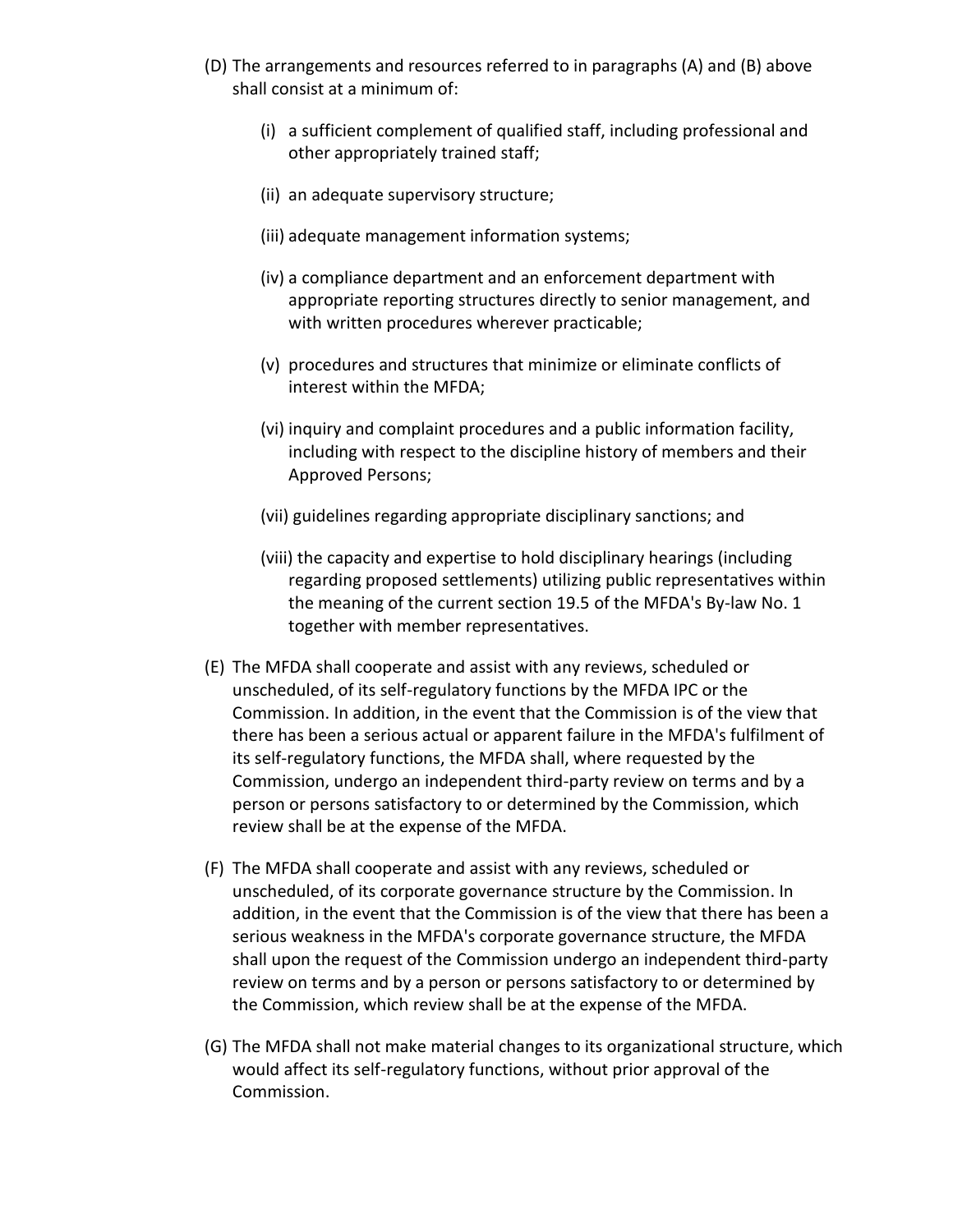(H) The MFDA shall comply with reporting requirements set out in Appendix A, as amended from time to time by the Commission or its staff. The MFDA shall also provide the Commission with other reports, documents and information as the Commission or its staff may request.

# **14. Capacity and Integrity of CE Tracking System**

- (A) The MFDA must ensure that its Continuing Education (CE) Tracking System, has
	- (i) appropriate internal controls to ensure integrity and security of information; and
	- (ii) has reasonable and sufficient capacity, and backup to enable the MFDA to properly carry on its business.
- (B) The MFDA must on a reasonably frequent basis, and at least biennially, cause a report to be prepared in accordance with established audit standards by a qualified party which provides details of a review designed to ensure that the CE Tracking System has an adequate system of internal controls (including, but not limited to, integration into the MFDA business continuity and disaster recovery plans).
- (C) Before finalizing any engagement to prepare the report described in (B), the MFDA must discuss the choice of qualified party and scope of the review with the Commission.

## **15. Information Sharing**

The MFDA shall assist and cooperate with, by sharing information and otherwise, the MFDA IPC, the Commission and its staff, and other Canadian federal, provincial and territorial recognized self-regulatory organizations and regulatory authorities, including without limitation, those responsible for the supervision or regulation of securities firms, financial institutions, insurance matters and competition matters. The Commission and its staff shall have unrestricted access to the books and records, management, staff and systems of the MFDA.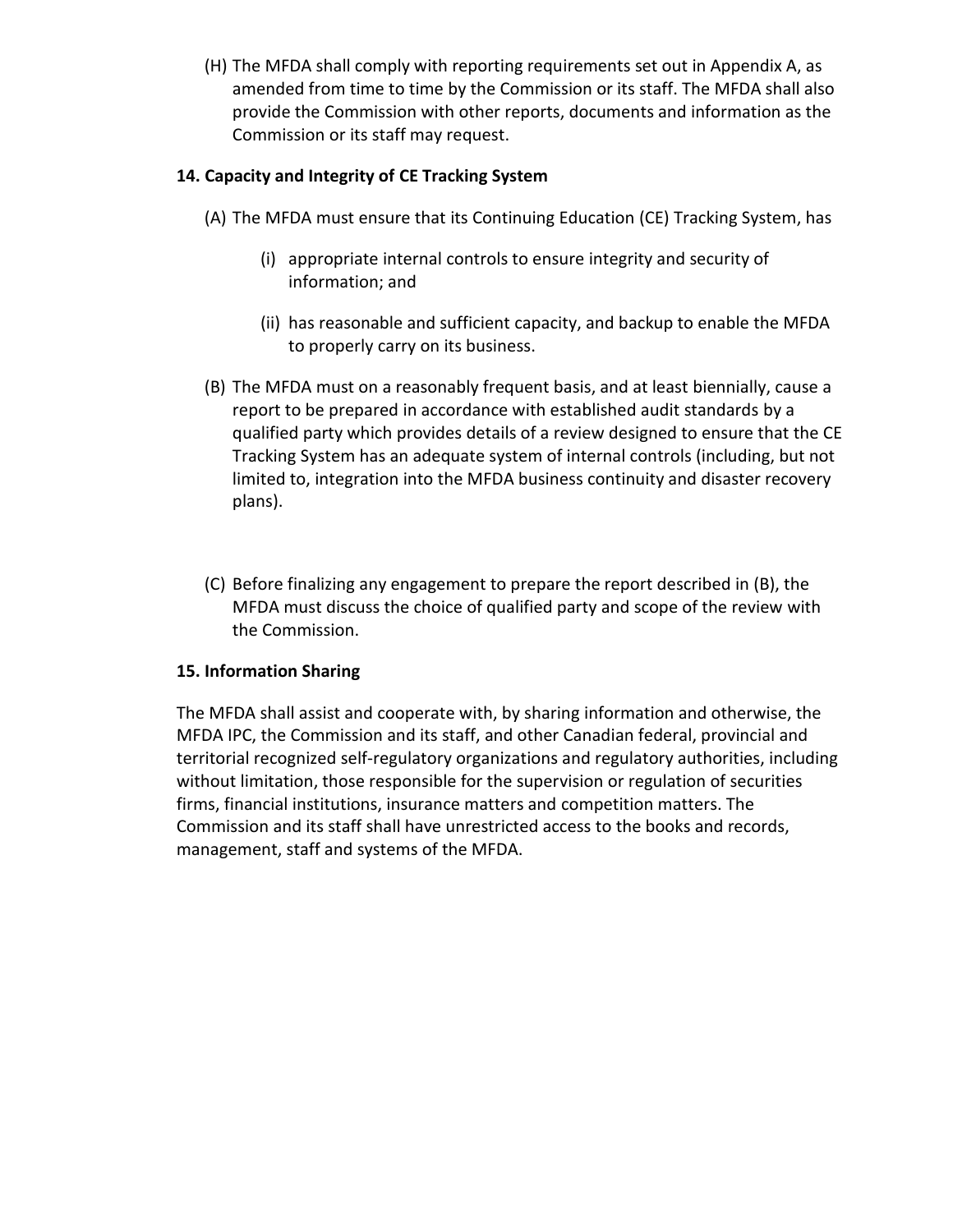#### **APPENDIX A**

#### **REPORTING REQUIREMENTS**

#### **1. Prior Notification**

The MFDA will provide the Commission with at least twelve months' written notice prior to completing any transaction that would result in the MFDA:

- (a) ceasing to perform its services;
- (b) discontinuing, suspending or winding-up all or a significant portion of its operations; or
- (c) disposing of all or substantially all of its assets.

#### **2. Immediate Notification**

The MFDA will immediately notify the Commission of the following events:

- (a) the admission of a new member, including the member's name, and any terms and conditions that are imposed on the member;
- (b) members whose rights and privileges or membership will be suspended or terminated, including:
	- (i) the member's name;
	- (ii) the reasons for the proposed suspension or termination; and
	- (iii) a description of the steps being taken to ensure that the member's clients are being dealt with appropriately;
- (c) receipt of a member's intention to resign;
- (d) receipt of an application for a Board exemption or amendment to a Board exemption that could have a significant impact on:
	- (i) MFDA members and others subject to the MFDA's jurisdiction, or
	- (ii) the capital markets generally including, for greater clarity, certain stakeholders or sectors.

The notice required by this section, other than in (d), may be provided by the MFDA issuing a public notice containing the information, provided that such public notice will be issued immediately after the decision is made for admission, suspension or termination of membership and immediately after receipt of a notice of intention to resign, as the case may be.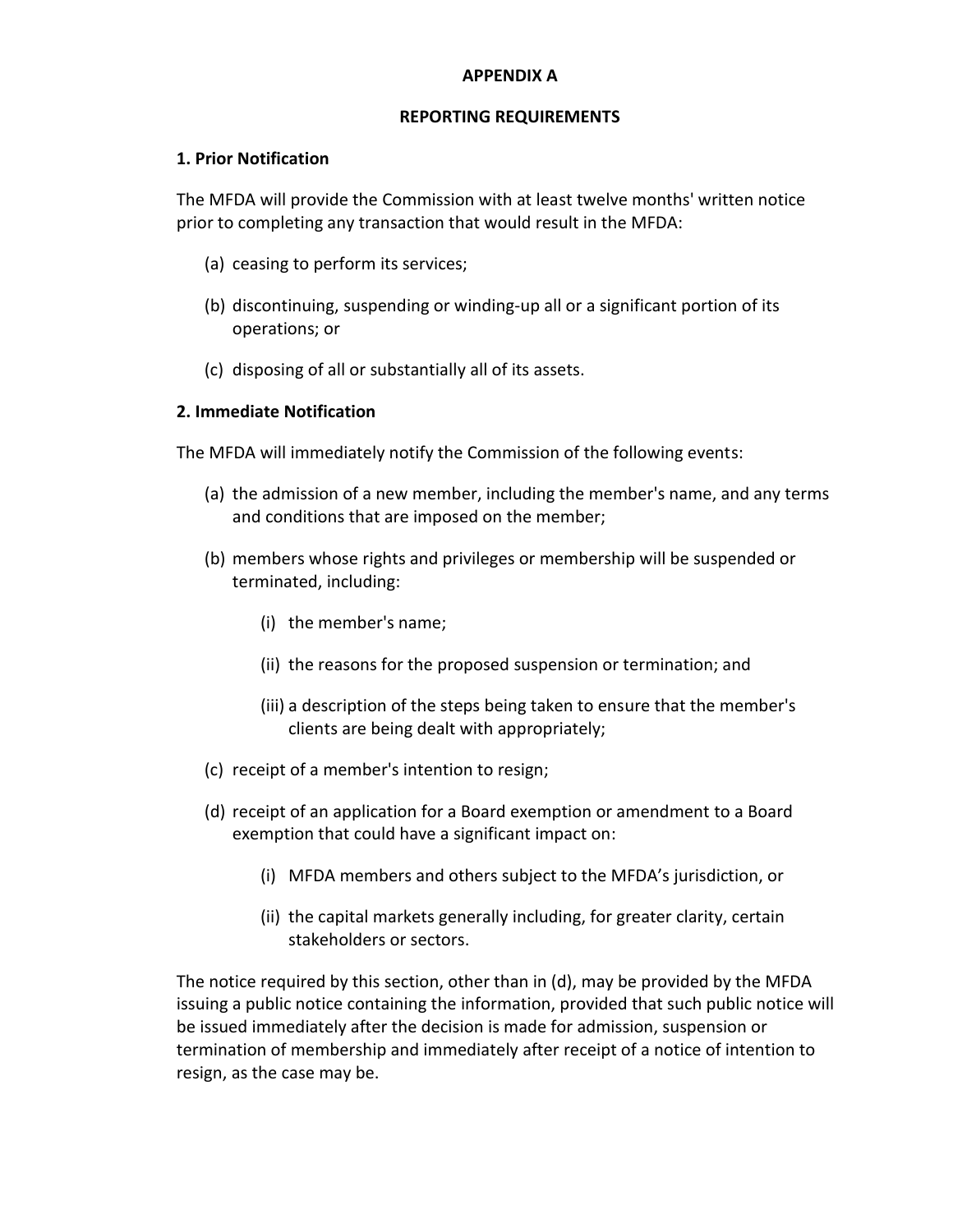### **3. Prompt Notification**

The MFDA will provide the Commission with prompt notice of the following events and situations, and in each case describe the circumstances that gave rise to the reportable event or situation, the MFDA's proposed response to ensure resolution, and, if appropriate, provide timely updates:

- (a) situations that would reasonably be expected to raise concerns about the MFDA's financial viability, including but not limited to, an inability to meet its expected expenses for the next quarter or the next year;
- (b) any determination by the MFDA, or notification from any of the Recognizing Regulators, that the MFDA is not or will not be in compliance with one or more of the terms and conditions of its recognition in any jurisdiction;
- (c) any material violations of securities legislation of which the MFDA becomes aware in the ordinary course operation of its business;
- (d) any breach of security safeguards involving information under the MFDA's control if it is reasonable in the circumstances to believe that the breach creates a real risk of significant harm to investors, issuers, registrants, other market participants, the MFDA, the MFDA IPC, or the capital markets;
- (e) actual or apparent misconduct or non-compliance by members, Approved Persons, or others, where investors, clients, creditors, members, the MFDA IPC or the MFDA may reasonably be expected to suffer serious damage as a consequence thereof, including but not limited to:
	- (i) where fraud appears to be present; or
	- (ii) where serious deficiencies in supervision or internal controls exist;
- (f) situations that would reasonably be expected to raise concerns about a member's continued viability, including but not limited to, capital deficiency, early warning, and any condition which, in the opinion of the MFDA, could give rise to payments being made out of the MFDA IPC, including any condition which, alone or together with other conditions, could, if appropriate corrective action is not taken, reasonably be expected to:
	- (i) inhibit the member from promptly completing securities transactions, promptly segregating clients' securities as required or promptly discharging its responsibilities to clients, other members, or creditors;
	- (ii) result in material financial loss to the member or its clients; or
	- (iii) result in material misstatement of the member's financial statements;
- (g) any action taken by the MFDA with respect to a member in financial difficulty;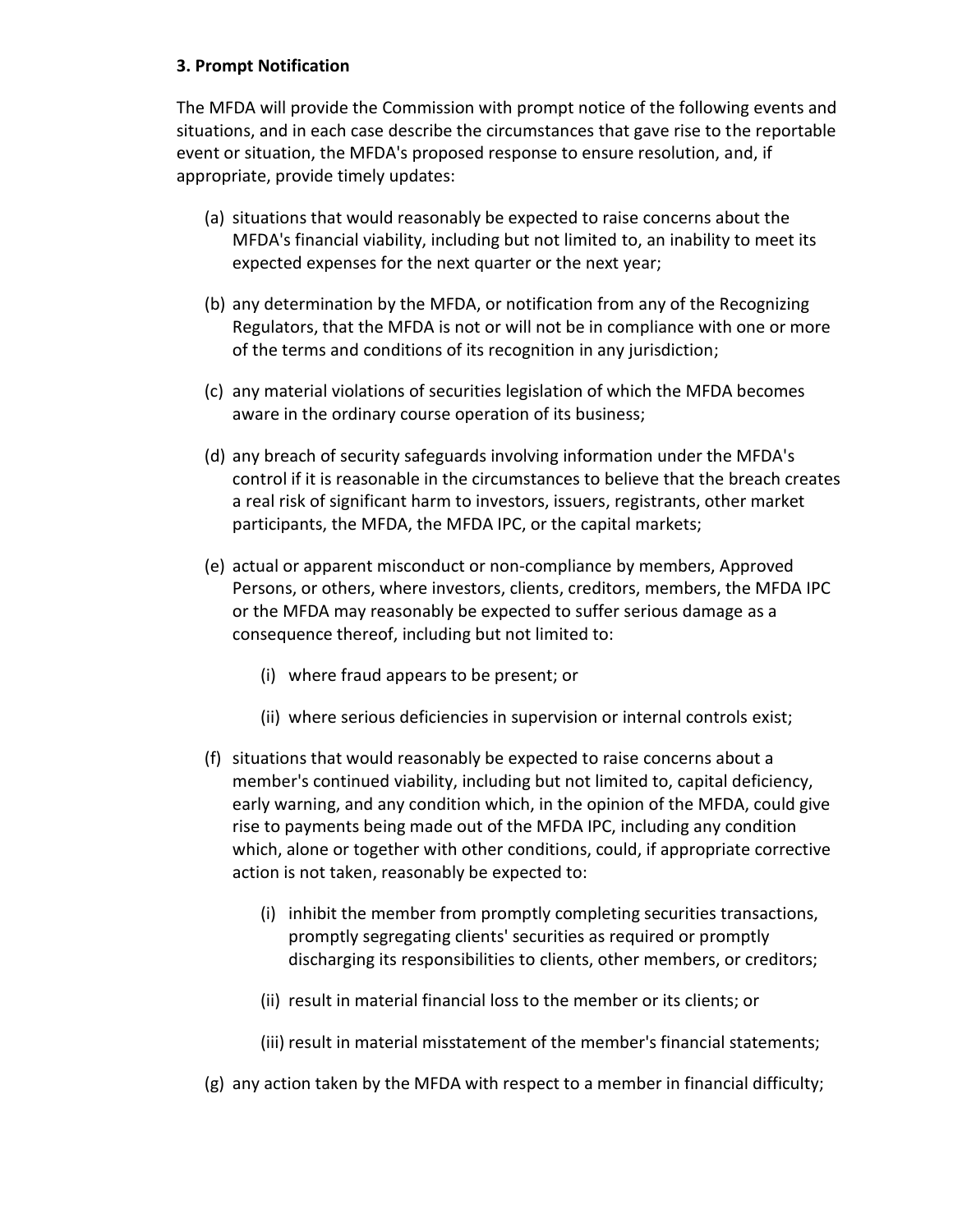- (h) any terms and conditions imposed, varied or removed by the MFDA relating to a member;
- (i) any enforcement agreement and undertaking entered into, varied or rescinded at the MFDA's request relating to a member.

### **4. Quarterly Reporting**

The MFDA will file on a quarterly basis with the Commission a report pertaining to the MFDA's regulatory operations promptly after the report is reviewed or approved by the MFDA's Board, board committees, or senior management, as the case may be, containing at a minimum the following information and documents:

- (a) a summary of ongoing initiatives, policy changes, and emerging or key issues that arose in the previous quarter for each of the MFDA's regulatory operations;
- (b) a summary of all compliance examinations in progress or completed during the previous quarter, and all compliance examinations scheduled to be commenced in the upcoming quarter by the MFDA office and department, including information on repeat or significant deficiencies;
- (c) a summary of all discretionary exemptions granted to individuals and members during the previous quarter;
- (d) summary statistics for the previous quarter regarding all client complaints, and complaints received from other sources including, but not limited to, any other securities regulatory authority;
- (e) summary statistics by MFDA office for the previous quarter regarding the caseload for each of case assessment, investigations, and prosecutions, including the length of time the files have been open;
- (f) a summary of enforcement files that were referred to any of the Recognizing Regulators during the previous quarter; and
- (g) the MFDA's regulatory staff complement, by function, and details of any material changes or reductions in regulatory staffing, by function, during the previous quarter.

### **5. Annual Reporting**

The MFDA will file on an annual basis with the Commission a report pertaining to the MFDA's regulatory operations promptly after the report is reviewed or approved by the MFDA's Board, board committees or senior management, as the case may be, containing at a minimum the following documents:

(a) a self-assessment containing information as specified by Commission staff from time to time and include the following information: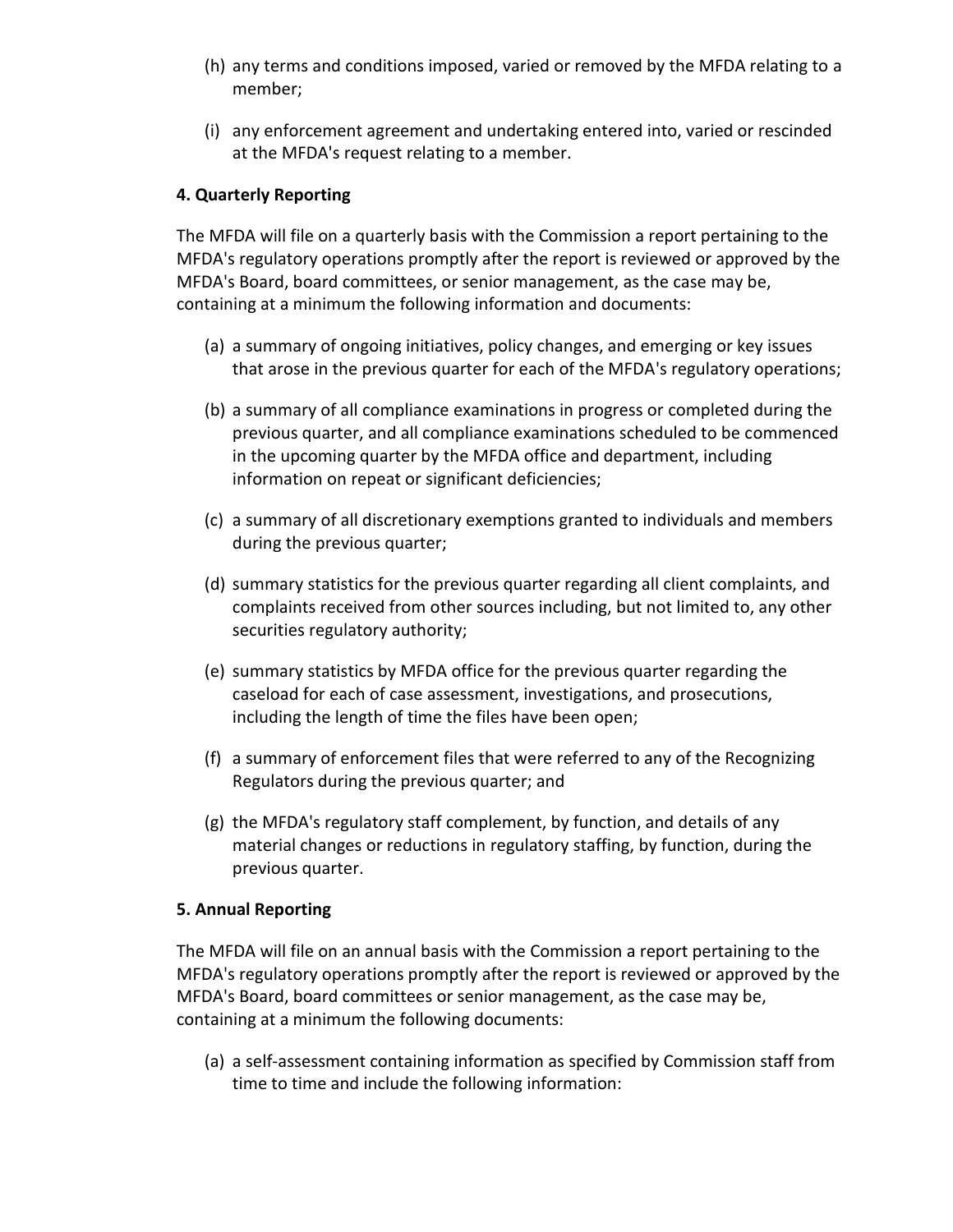- (i) an assessment of how the MFDA is meeting its regulatory mandate, including an assessment against the recognition criteria and the terms and conditions in Schedule A to the Recognition Order;
- (ii) an assessment against its strategic plan;
- (iii) a description of trends seen as a result of compliance reviews, investigations and prosecutions conducted, and complaints received, including the MFDA's plan to deal with any issues;
- (iv) whether the MFDA is meeting its benchmarks, and reasons for any benchmarks not being met;
- (v) a description and update on significant projects undertaken by the MFDA; and
- (vi) a description of issues raised by any of the Recognizing Regulators, external auditors or internal audit, which are being tracked by the MFDA's senior management, together with a summary of the progress made on their resolution; and
- (b) certification by the MFDA's Chief Executive Officer and General Counsel that the MFDA is in compliance with the terms and conditions applicable to it in Schedule A to this Recognition Order.

### **6. Financial Reporting**

- (a) The MFDA will file with the Commission unaudited quarterly financial statements with notes within 60 days after the end of each financial quarter.
- (b) The MFDA will file with the Commission audited annual financial statements accompanied by the report of an independent auditor within 90 days after the end of each fiscal year.

## **7. Other Reporting**

- (a) The MFDA will provide the Commission on a timely basis with the following information and documents upon publication or completion of review and approval by the MFDA's Board, board committees, or senior management, as the case may be:
	- (i) the results of any corporate governance review referred to in term and condition 13(F) of Schedule A to this Recognition Order;
	- (ii) material changes to the code of business ethics and conduct and the written policy about managing potential conflicts of interests of members of the MFDA's Board;
	- (iii) changes in the members of the MFDA's Board;